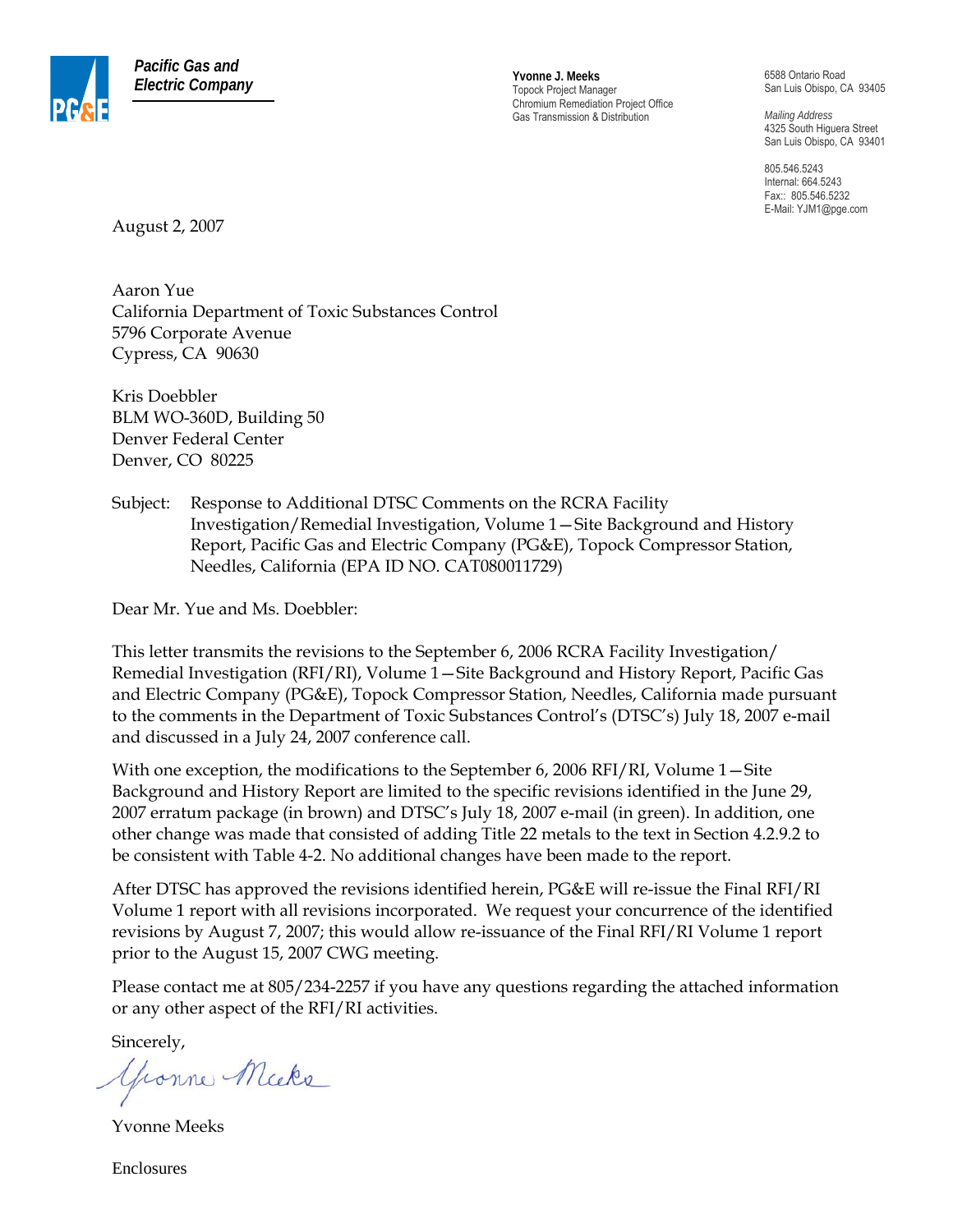distributing fact sheets, maintaining a project website and site mailing list, holding public meetings, conducting site tours and other stakeholder briefings, and updating the Public Participation Plan and project information repositories.

### **1.4.1 Public Participation Resources**

**DTSC's The Public Participation Plan for the project<u>, dated February 2007</u>, is dated June** 1998 and is available in the information repositories or from DTSC (DTSC 1998 DTSC 2007a). DTSC is currently updating this plan and the updated plan is due to be released in 2006. DTSC has also prepared communication process documents with the Chemehuevi and Colorado River Indian tribes (DTSC 2007b and DTSC 2007c) and is also working with other tribes on communication protocols. DTSC also maintains local information repositories located in six Mojave Desert cities and tribal reservations. DTSC also maintains a project Web site, www.dtsc-topock.com, which provides activity updates, project documents, locations of the information repositories, opportunities to join the site mailing list or provide comments to DTSC, and other related resources.

### **1.4.2 Stakeholder Involvement**

Although DTSC is the lead agency and is responsible for making decisions with respect to RCRA corrective action activities, DTSC has been working closely with other state and federal regulators and key project stakeholders for many years. A key component of stakeholder involvement in the project is the Consultative Workgroup (CWG), convened by DTSC, which is comprised of over 15 federal, state, and other agencies who provide guidance on technical matters and project activities. Included in the CWG is the Arizona Department of Environmental Quality, with whom DTSC and PG&E coordinate public participation and outreach efforts in Arizona. DTSC coordinates public participation efforts with other stakeholders as appropriate. A full list of CWG members can be found on DTSC's Topock project Web site or in the Public Participation Plan referenced above.

Agency consultations for compliance with federal requirements such as the Section 106 of the National Historic Preservation Act and Section 7 of the Endangered Species Act are conducted separately and are the responsibility of the federal agencies.

# **1.5 Report Organization**

This document is Volume I of the RFI/RI for the Topock Compressor Station (Final Site Background and History), intended to document the historical materials and waste management practices at the Topock Compressor Station and present a complete identification of potential areas for investigation based on the historical information. Characterization of the identified areas for investigation will be presented in Volumes 2 and 3 of the RFI.

Terms defined under RCRA that are used in this report and that correspond to terms defined under CERCLA are intended to be construed to include the CERCLA term. In particular, SWMUs and AOCs identified in this report shall be construed to be facilities where a release or threatened release of a hazardous substances has occurred, as defined under CERCLA. Additional requirements pertaining to a CERCLA remedial investigation report, if not adequately addressed in this report will be addressed in future documents.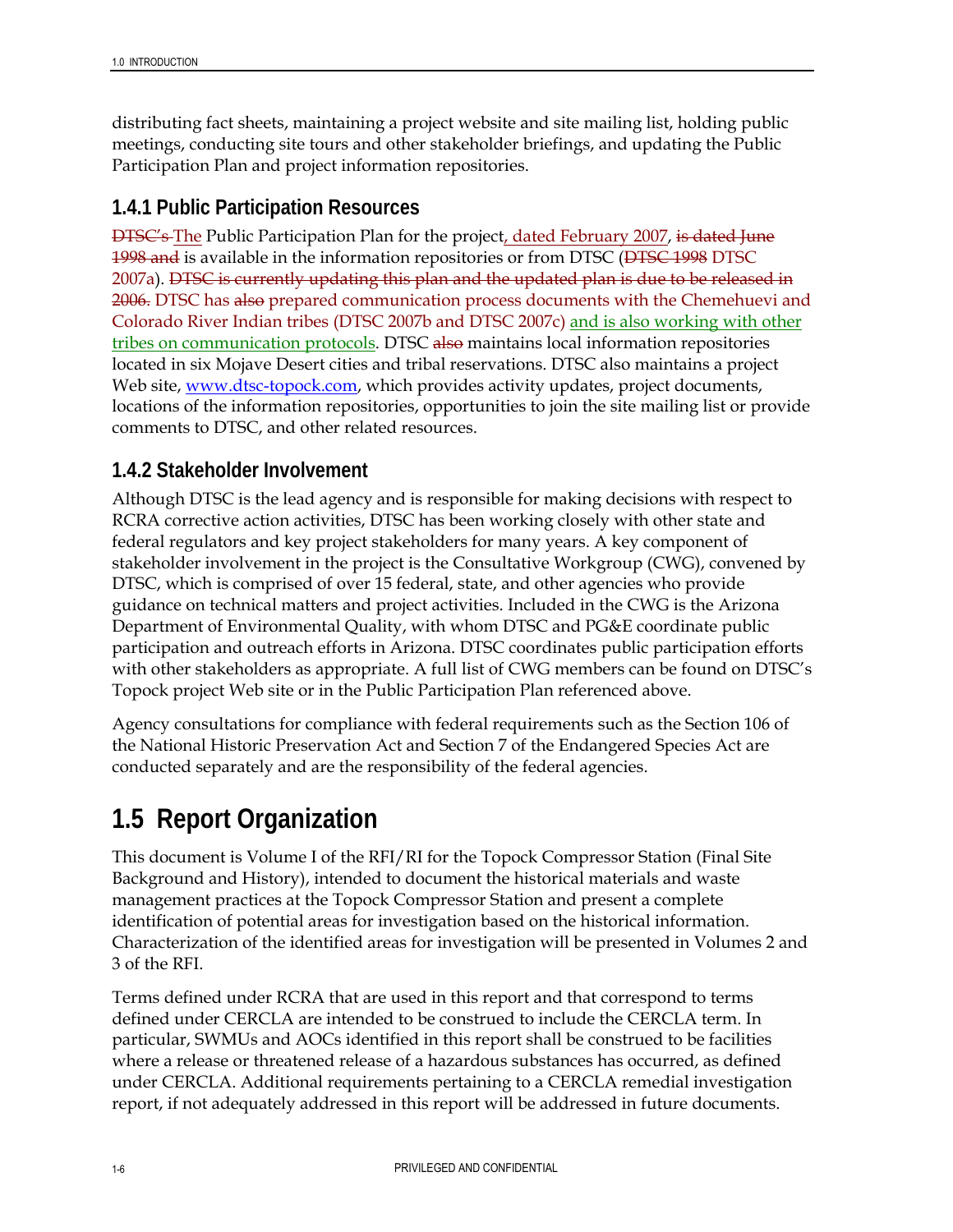In addition to sites that have been identified and formally designated as SWMUs and AOCs by USEPA (Kearny 1987) and by DTSC (DTSC 1996, 2001, 2006), two other potentially impacted areas have been identified in the vicinity of the Topock Compressor Station during review of historic facility information (see Table 4-3). These areas consist of an area where asbestos-covered piping may potentially have been buried east of the access road for the Old Evaporation Pond (referred to as the Potential Pipe Disposal Area), and the former 300B Pipeline Liquids Tank location.

Aerial photos were evaluated in conjunction with information gathered during site visits to determine if there were areas of white powdery residue that were not already identified. No additional areas of white powdery residue were found. If a white powdery substance is found at any of the units, PG&E will notify DTSC and conduct further investigation where necessary.

In summary, there are currently 10 SWMUs, and 19 20 AOCs that have been formally designated at the Topock Compressor Station. Two additional potentially impacted units have been identified as the result of recent site reconnaissance activities. The SWMUs, AOCs and other areas were identified and formally designated at various points in the RCRA corrective action process at Topock. Detailed information regarding each SWMU, AOC, and other undesignated areas is provided in the following sections.

Constituents of potential concern (COPCs) identified for each unit are based on available information regarding historic activities at the unit and overall compressor station operations. Based on regulatory review, additional COPCs have been identified by DTSC at some units (DTSC 2006ba and 2007e). These additional COPCs are described in the discussion of each SWMU, AOC, or unit. As appropriate, these additional COPCs will be addressed as part of the RFI/RI soil investigation program currently being developed. Tables 4-1, 4-2, and 4-3 also provide a summary of the description, constituents of potential concern, and other pertinent information concerning the SWMUs, AOCs, and other undesignated areas identified at the Topock Compressor Station.

# **4.1 SWMUs and AOCs Identified in the RCRA Facility Assessment and Corrective Action Consent Agreement**

This section presents information regarding the SWMUs identified in the USEPA RFA (Kearny 1987) and the CACA (DTSC 1996). In the RFA, SWMUs were designated by units (e.g., Unit 4.1), while in the CACA, SWMUs are designated by SWMU (e.g., SWMU 1). As previously indicated, there is not a direct correlation between SWMU designations in the RFA and CACA.

### **4.1.1 SWMU 1– Former Percolation Bed**

SWMU 1, the Former Percolation Bed, was located outside the facility fenceline in Bat Cave Wash as depicted in Figure 4-1. About half of SWMU 1 is located on PG&E property; the remainder of SWMU 1 is located on property owned by the HNWR and managed by the USFWS.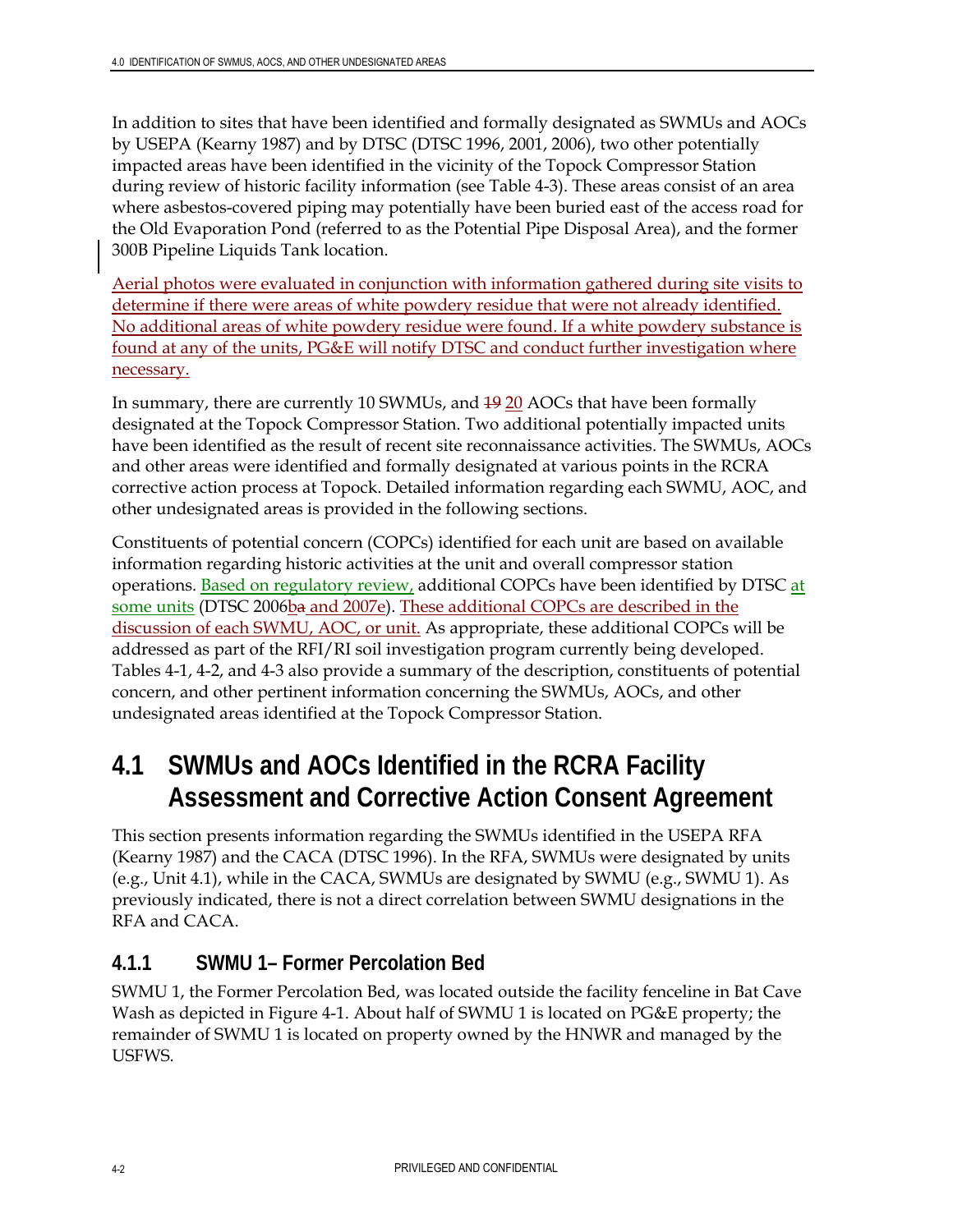#### **4.1.6.2 Constituents of Potential Concern**

The precipitation tank was clean closed by PG&E between November 1989 and March 1990, and a closure certification acceptance letter for this unit was issued by DTSC in 1995. Therefore, there are no current COPCs for this unit.

### **4.1.7 SWMU 8 – Process Pump Tank**

The process pump tank was part of the two-step cooling water blowdown treatment system, and was located within the facility fenceline on the southern end of lower yard (Figures 4-1 and 4-2).

#### **4.1.7.1 Description and History**

The process pump tank consisted of a 1,500-gallon capacity steel holding tank about 8 feet high and 5.5 feet in diameter (PG&E 1982; Kearny 1987). The tank had an open top and was situated on a concrete pad.

The process pump tank was used as a temporary holding tank for wastewater discharged from the precipitation tank (SWMU 7; Unit 4.9). From May 1970 to December 1973 effluent was discharged primarily to injection well PGE-08 (SWMU 2); however, after Pond 1 (SWMU 10; Unit 4.11) was constructed in late 1971, it also received some of the discharged wastewater. From December 1973 to October 1987, the effluent was discharged to the old evaporation ponds (SWMU 10; Unit 4.11).

Chemical analysis data for wastewater held within the process pump tank are not available. No indication of a release was observed during a facility inspection performed as part of the RFA (Kearny 1987).

The process pump tank was removed from service along with the rest of the treatment system in October 1985. Closure of the treatment system was completed between December 1988 and March 1990. Physical removal of the process pump tank occurred during Phase 1 of the closure process between December 1988 and February 1989 (Mittelhauser 1990a). Laboratory data sheets are provided for this unit in Appendix C. In 1995, DTSC issued a closure certification acceptance letter for this unit (DTSC 1995). Additional details regarding the closure of the treatment system are presented in Section 5.0.

### **4.1.7.2 Constituents of Potential Concern**

The process pump tank was clean closed by PG&E between December 1988 and March 1990, and a closure certification acceptance letter for this unit was issued by DTSC in 1995. At the time of closure, no evaluation of organic constituents potentially present in the wastewater (as a result of treated water discharge from the OWS) was conducted. COPCs potentially associated with discharge of treated effluent from the OWS include TPH and PAHs. As discussed earlier, there is no information to suggest that significant amounts of solvents were used at Topock and any VOCs present in the wastewater that were released to the environment would have quickly evaporated due to the high temperatures typically encountered at the station. Therefore, the COPCs for soil associated with SWMU 8 consist of TPH and PAHs. DTSC also identified the following COPCs at this unit: VOCs, and all other SVOCs (in addition to PAHs) as COPCs at this unit (DTSC 2006ba). COPCs are anticipated to be limited to soil only.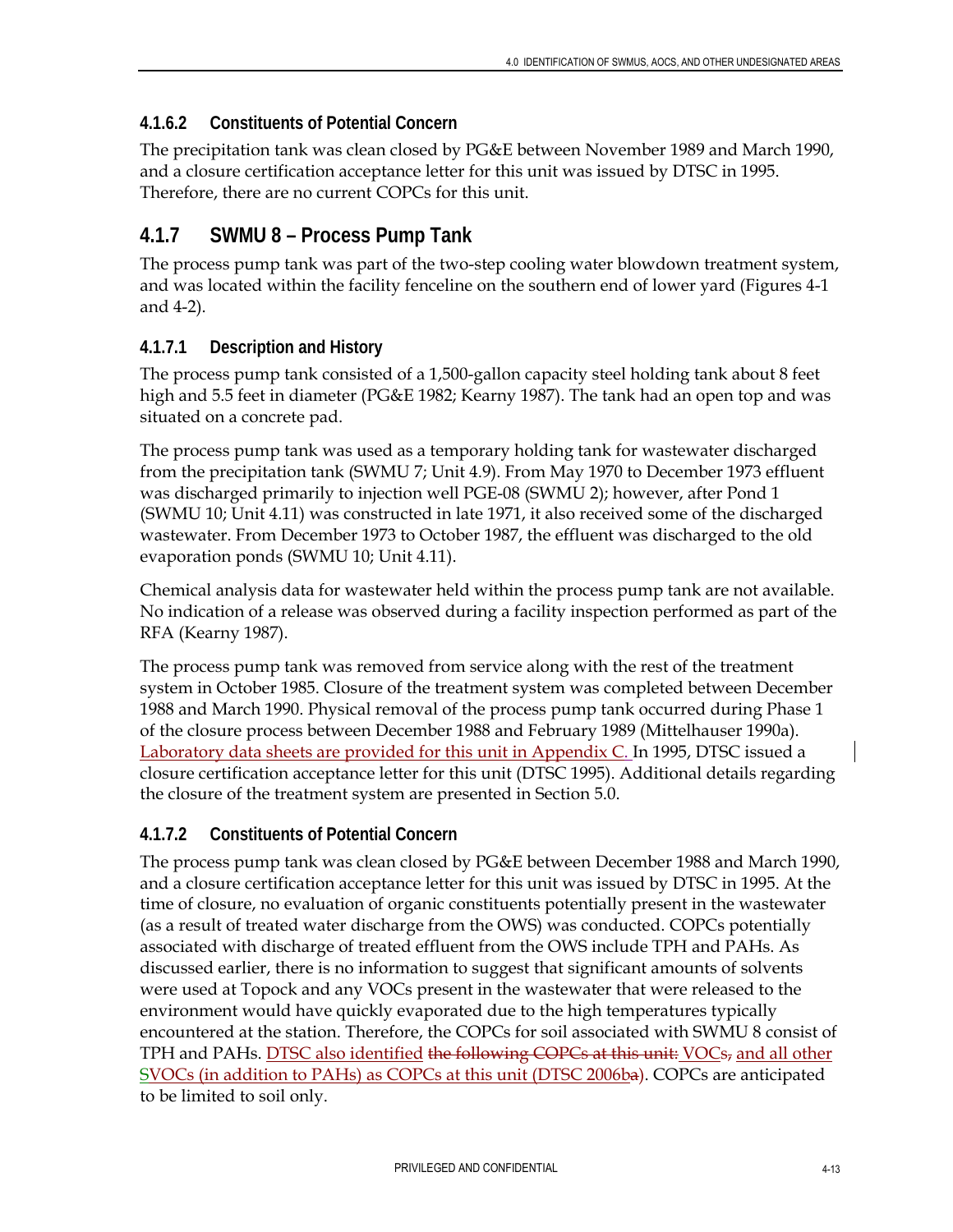the heavier-than-diesel range was detected; TPH-d and TPH-g were not detected. Based on the historical operations, PG&E has identified the following COPCs for this unit: Cr(T), copper, nickel, lead, zinc, Cr(VI), TPH, and PAHs as COPCs for this unit. DTSC also identified the following additional COPC for this unit: other Title 22 metals, VOCs, and all other SVOCs (in addition to PAHs), and pH as COPCs for this unit (DTSC 2006ba). COPCs are anticipated to be limited to soil only.

## **4.1.11 Unit 4.4 – Oil/Water Separator**

The former OWS (it has since been replaced with a new system) was identified by the USEPA in the RFA (Kearny 1987), but not subsequently designated as a SWMU or AOC by DTSC. The former OWS was part of the original oily water treatment system that operated until 1989 and was located adjacent to the oil/water holding tank (Unit 4.3) within the facility fenceline in the southern portion of the lower yard (Figures 4-1 and 4-2).

### **4.1.11.1 Description and History**

The former OWS was approximately 4.5 feet deep, 15 feet long, and 6 feet wide, and it was constructed of 6-inch thick concrete (Kearny 1987). The unit reportedly received oily water from the oil/water holding tank (Kearny 1987). The unit was equipped with an underflow weir to control discharges and a suction pump on the effluent end to collect and remove floating oil. The floating oil was transferred by flexible hose to a portable waste oil storage tank (Unit 4.5). Prior to 1964, treated water from the OWS was directed to the transfer sump prior to discharge to Bat Cave Wash. From 1964 to 1969, effluent from the OWS may have been directed to a treatment pond and processed along with the cooling water blowdown through the single-step chromium treatment system prior to discharge. From 1969 through October 1985, effluent from the OWS was routed to the chromate reduction tank and was processed along with the cooling water blowdown through the two-step chromium treatment system prior to being discharged. In November 1985, the chromate reduction tank was converted into a holding tank (Kearny 1987), and the discharge from the OWS was routed to either the holding tank or the transfer sump prior to discharge.

Chemical analysis data for wastewater processed through the OWS indicate that the wastewater contained 60 mg/L oil and grease (Brown and Caldwell 1986). Detectable concentrations of some metals including Cr(T), copper, and zinc were also present in the wastewater. No indication of a release was observed during a facility inspection performed as part of the RFA (Kearny 1987).

This OWS was closed and removed between November 1989 and March 1990 (Mittelhauser, 1990b). Laboratory data sheets are provided for this unit in Appendix C. Additional details regarding the closure of this unit are presented in Section 5.0.

### **4.1.11.2 Constituents of Potential Concern**

At the time of closure, only limited TPH analysis was conducted. Soil samples from beneath the OWS were analyzed only for TPH quantified as diesel. Limited soil removal was conducted, and residual concentrations ranged from ND to 18 mg/kg. However, TPH concentrations in the heavier-than-diesel range were not evaluated. Based on the historical operations, PG&E identified the COPCs for this unit include TPH-d, The other COPCs for this unit include Cr(VI), wearmetals (Cr[T], copper, lead, nickel, and zinc), and PAHs as the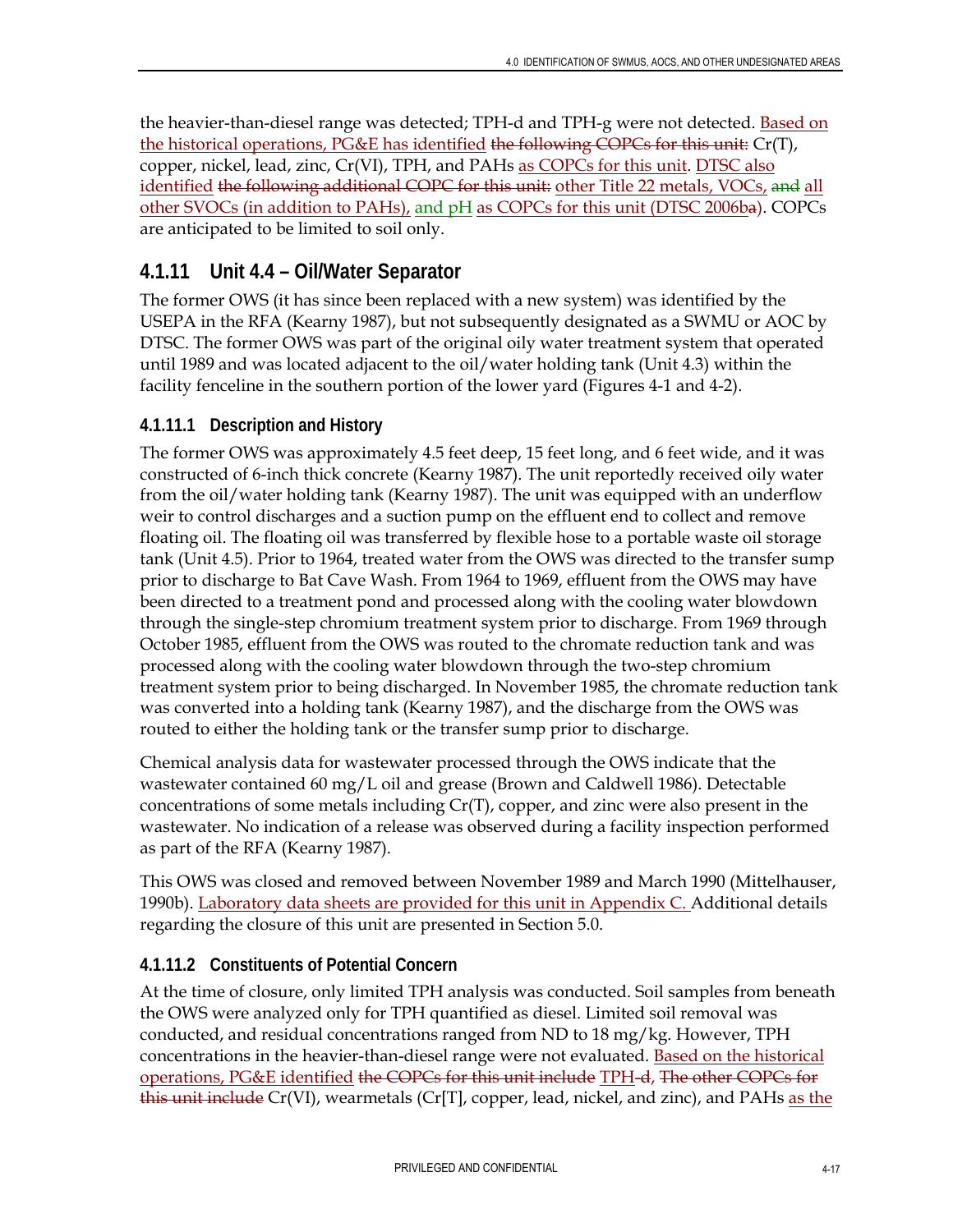COPCs for this unit. DTSC also identified the following additional COPCs for this unit: all other Title 22 metals, VOCs, and all other SVOCs (in addition to PAHs) as COPCs for this unit (DTSC 2006ba, 2007f). COPCs are anticipated to be limited to soil only.

### **4.1.12 Unit 4.5 – Portable Waste Oil Storage Tank**

The portable waste oil storage tank was identified by the USEPA in the RFA (Kearny 1987), but not subsequently designated as a SWMU or AOC by DTSC. The portable waste oil storage tank was located within the facility fenceline in the southern portion of the lower yard adjacent to the OWS (Unit 4.4), as depicted in Figures 4-1 and 4-2.

#### **4.1.12.1 Description and History**

The portable waste oil storage tanks consisted of an enclosed steel tank about 6 feet long and 2 feet in diameter mounted horizontally on a trailer (Kearny 1987). The tank was connected to a suction pump within the OWS with a flexible hose. The portable tank was stationed on a concrete pad that was bermed on three sides with a 6-inch high curb. The fourth side of the pad was left open to allow removal of the unit.

The tank was used to collect floating oil from the OWS. When the tank was full, it was transported to the east side of the facility and placed next to the stationary waste oil storage tank (Unit 4.6). Oil within the portable tank was then transferred to the stationary tank. Starting in 1975, oil within the stationary tank was periodically removed and initially sold for reuse and later transported offsite for recycling (PG&E 1980a; Riddle 2004).

The portable waste oil storage tank was removed from service in 1989. During the removal of the transfer sump (SWMU 9) and the OWS (Unit 4.4), the portable tank was used to temporarily hold waste oil removed from the sump and OWS. The waste oil was subsequently removed from the portable tank, and the tank was then transported offsite to Chemical Transportation in Wilmington (Mittelhauser 1990a). Laboratory data sheets are provided for this unit in Appendix C. No indication of a release associated with the portable waste oil storage tank was observed during a facility inspection performed as part of the RFA (Kearny 1987).

#### **4.1.12.2 Constituents of Potential Concern**

The portable waste oil storage tank was closed and removed between November 1989 and March 1990 (Mittelhauser 1990b). At the time of closure, no evaluation of organic constituents was performed. COPCs potentially associated with incidental releases from the portable waste oil storage tank include TPH and PAHs. DTSC also identified VOCs as COPCs for this unit (DTSC 2006ba). Therefore, the COPCs for soil associated with Unit 4.5 consist of TPH and PAHs. COPCs are anticipated to be limited to soil.

### **4.1.13 Unit 4.6 – Waste Oil Storage Tank**

The waste oil storage tank was identified by the USEPA in the RFA (Kearny 1987), but not subsequently designated as a SWMU or AOC by DTSC. The waste oil storage tank is located within the facility fenceline in the eastern portion of the facility within the oil and fuel storage area (Figure 4-1).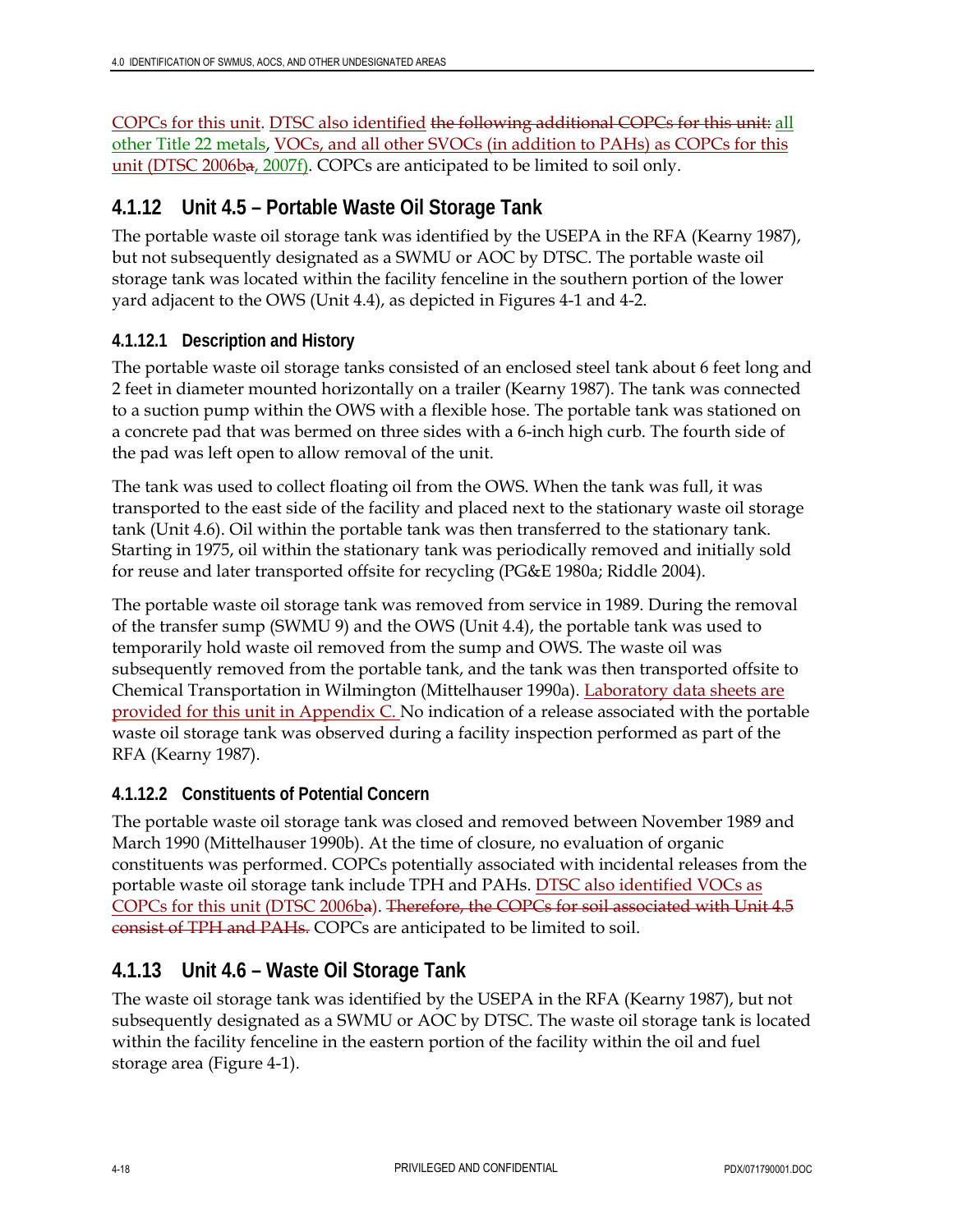#### **4.1.13.1 Description and History**

This tank was installed during the construction of the facility in 1951. The tank is an enclosed vertical steel tank that is about 20 feet high and 8 feet in diameter, and has a capacity of 7,500 gallons. The tank is located within the oil and fuel storage area, which is equipped with secondary containment consisting of a concrete paved area about 20 feet wide and 100 feet long that is surrounded by a 2-foot-high concrete curb.

The waste oil storage tank is still in active service. Waste oil generated at the compressor station is accumulated in this tank for temporary storage. The contents of the tank are periodically removed and transported offsite for recycling (PG&E 1980a; Riddle 2004).

#### **4.1.13.2 Constituents of Potential Concern**

The waste oil storage tank is still in active service, and there have been no known releases from this tank. Therefore, there are no COPCs for this unit.

### **4.1.14 AOC 1 – Area Around Percolation Bed**

AOC 1 consists of the area that surrounds SWMU 1, the former percolation bed. AOC 1 is located outside the facility fenceline west of the compressor station within Bat Cave Wash (Figure 4-1).

#### **4.1.14.1 Description and History**

The areal extent of AOC 1 has not been formally defined; however, by definition it is considered to consist of the floor of Bat Cave Wash in the area surrounding the location of the discharge area (SWMU 1). It also includes the floor of Bat Cave Wash from the discharge area to the railroad tracks (none of historic aerial photographs indicates that the flow of wastewater in the wash extended beyond the railroad tracks). Portions of AOC 1 are located on PG&E property and portions are located on property owned by the HNWR.

#### **4.1.14.2 Constituents of Potential Concern**

COPCs for soil associated with AOC 1 are the same as for SWMU 1, and consist of  $Cr(T)$ , Cr(VI), copper, lead, mercury, nickel, zinc, pH, TPH and PAHs. The COPCs for groundwater are Cr(T), Cr(VI), copper, lead, nickel, zinc, electrical conductivity, pH, and TPH. For AOC 1, DTSC also recommended further evaluation of the Title 22 metals and VOCs (if VOCs are present in soil at SWMU 1) and other organic COPC analyses (TPH and SVOCs, including PAHs) if elevated concentrations are detected at SWMU 1.

### **4.1.15 AOC 2 – Area Around Inactive Injection Well (PGE-08)**

AOC 2 consists of the unpaved soil area around inactive injection well PGE-08 (SWMU 2). AOC 2 is located within the facility fenceline on the west side of the lower yard (Figure 4-1).

#### **4.1.15.1 Description and History**

The areal limits of AOC 2 have not been formally defined. However, AOC 2 is considered to consist of the unpaved surficial area in the immediate vicinity of the well, and the interconnecting piping. The area in the immediate vicinity of injection well PGE-08 is unpaved.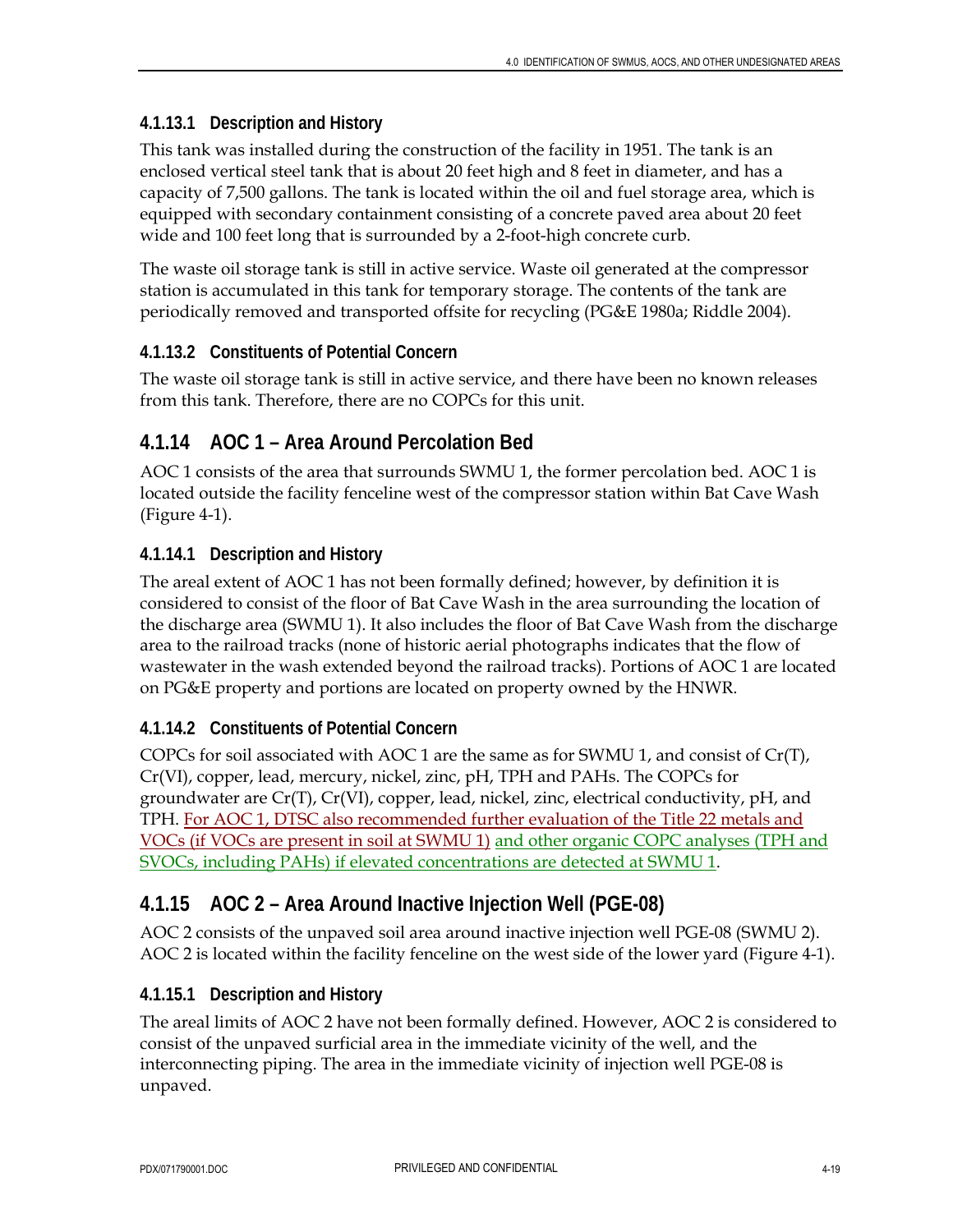### **4.2.4.2 Constituents of Potential Concern**

A more general characterization of this AOC is appropriate because of its use as the hazardous material accumulation area for the facility. This area is also used to store chemicals used in routine maintenance such as lubricants and parts cleaning compounds, including small quantities of solvents. Hazardous wastes such as oily rags, air filters, oil filters, contaminated "dry sweep" (oil absorbent), small quantities of paint, and spent aerosol cans of solvent are generated as part of equipment and facility maintenance. Based on interviews with station personnel, weed and insect control is conducted by a contractor, so these materials are not stored onsite. Based on the types of chemical products and wastes stored in this area, COPCs in soil associated with AOC 7 consist of VOCs, SVOCs including PAHs, PCBs, TPH, and Title 22 metals. DTSC also identified Cr(VI) and pH as COPCs (DTSC 2006ba). COPCs are anticipated to be limited to soil only.

### **4.2.5 AOC 8 - Paint Locker**

A small locker used for the storage of paint is located within the facility fenceline in the southeastern portion of the facility (Figure 4-1).

#### **4.2.5.1 Description and History**

The paint locker measures about 5 feet wide by 5 feet long, and is constructed of steel. The locker has tight-fitting doors and was designed for the fire-safe storage of flammable materials. Large-scale painting activities at the compressor station are handled by outside crews (Riddle 2004). Therefore, only small quantities of paint and thinners used for minor touch-up work are stored in this shed. Paint is stored in both spray cans and in 1- to 5-gallon cans. Non-chlorinated paint thinners are also stored in 1-gallon cans. About 100 gallons of paint and thinners are routinely stored in this shed. No evidence of any release is present in or around the shed.

#### **4.2.5.2 Constituents of Potential Concern**

It is likely that paints contained within the locker have consisted of oil-based, and water-based paints. Thinners are believed to have consisted of non-chlorinated thinners. During the use of these products, it is possible that small quantities of paint and/or thinners may have spilled in the vicinity of the paint locker. Based on this information, COPCs for soil associated with AOC 8 consist of VOCs, TPH, and some metals (e.g., lead from leadbased paint). COPCs are anticipated to be limited to soil only.

### **4.2.6 AOC 9 – Southeast Fence Line (Outside Visitor Parking Lot)**

AOC 9 is located in the southeast portion of the facility, just south of the visitor parking lot and immediately east of (outside) the facility fence line (Figure 4-1). It is also located in the vicinity of the leachfield and septic tank associated with the Auxiliary Building.

#### **4.2.6.1 Description and History**

In the spring of 2000, PG&E informed the DTSC that a worker at the compressor station had encountered a small amount of discolored surface soil just outside the fence line on the southeast side of the facility (PG&E 2000b). The discolored soil was located on an extremely steep slope. It was uncovered by erosion, which caused a storm drain pipe to break off near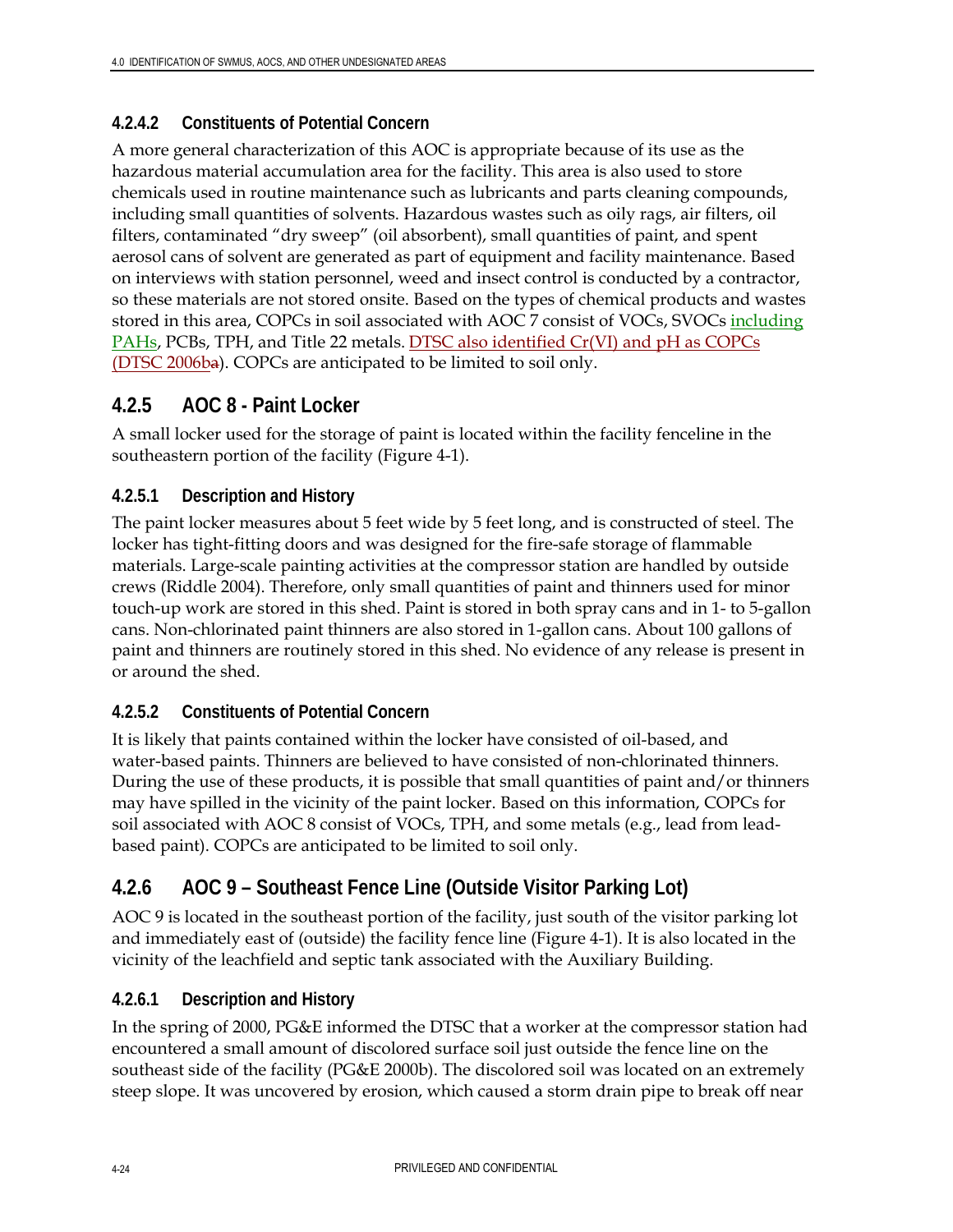the top of the ravine. The pipe was replaced, the pipe was extended into the East Ravine, and the end was covered with gravel.

The storm drain is believed to be connected to a trench that could have received runoff from leaks originating from the AJCW pumps (AOC 15). Two employees indicated that leaks from the AJCW entered a pipe trench in the road near the AJCW system in the past (Russell 2006b). The trench system leading to the storm drain at AOC 9 and/or another nearby storm drain may also have captured a portion of the steam cleaning (washrack) runoff before the washrack area was bermed (Russell 2006b). AOC 9 is also located in the vicinity of the leachfield and septic tank associated with the laboratory. Review of aerial photographs indicates that this area was formerly unpaved.

About 1.5 cubic yards of the stained soil was removed and shipped offsite for disposal. Site conditions (the steepness of the terrain) limited the feasible extent of excavation. Confirmation samples indicated that residual  $Cr(T)$  and  $Cr(VI)$  still remained in the soil; however, other metals and pH appear to be at background levels (PG&E 2000c).

### **4.2.6.2 Constituents of Potential Concern**

The color of the soil and the results of samples collected from AOC 9, indicated that some chromium-containing material may have been released in this area. Based on these data, COPCs for AOC 9 consist of  $Cr(T)$  and  $Cr(VI)$ . Because this AOC may have received runoff from the steam cleaning area, and leaks of non-hazardous molybdenum-containing cooling water, other COPC for soil associated with AOC 9 include TPH, PAHs, molybdenum, and wear metals (copper, lead, nickel, and zinc). DTSC identified the following additional COPCs: Title 22 metals, VOCs, pH, and all other SVOCs (in addition to PAHs) as COPCs for this unit (DTSC 2006ba). COPCs are anticipated to be limited to soil only.

### **4.2.7 AOC 10 – East Ravine**

The East Ravine is a small ravine located on the southeast side of the compressor station (Figure 4-1). The ravine runs eastward towards the Colorado River. Portions of the East Ravine are on PG&E property outside the facility fenceline, and other portions of the ravine are located on property owned by the HNWR.

### **4.2.7.1 Description and History**

The East Ravine is approximately 1,600 feet long and is bisected by three man-made impoundments (one constructed dam and two dirt roads). Due to the impoundments, flow from most of the length of this ravine (west of the lower dirt road) does not typically reach the Colorado River. The drainage for this ravine includes minor runoff from the access road to the facility, runoff from the mountains to the south, and some runoff from the compressor station. Several small erosion channels are visible in a 1955 aerial photograph (Figure 3-15), and plant personnel report having to repair erosion damage on the slopes on a regular basis (Russell 2006b). Runoff from the station access road may have included leakage from the Jacket Cooling Water pumps and/or hot well, as described in Section 4.2.12 (Russell 2006b).

The origin of the berms in the East Ravine is uncertain. Some former employees have said that the berms were constructed (or improved) by PG&E as part of backhoe practice, but other former employees have said that the berms were there before they started their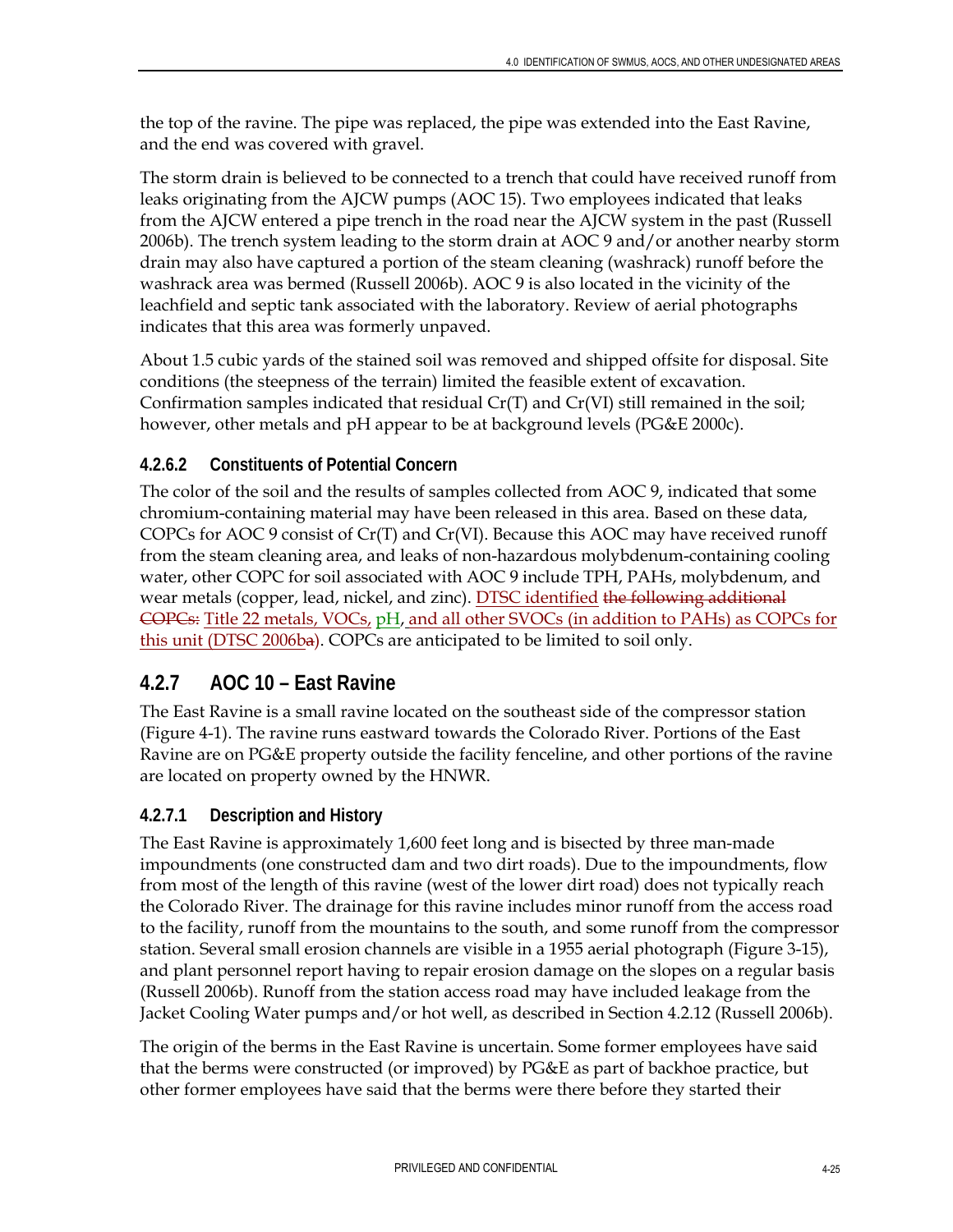### **4.2.9.1 Description and History**

The area containing AOC 12 was formerly a hill bisected by ravines (Figure 3-14). The original plant access road ran to the east of the hill. Former employees indicated that this area was used for backhoe practice (Russell 2006b). Review of aerial photographs suggests that by 1967 a portion of this area had been leveled. It is possible that during backhoe practice and or grading and leveling of the area, other materials could have been buried in the low areas. E&E identified a fill area located on the bench north of the metering station (area F2), on property owned by the HNWR. This area was identified based on employee interviews and the presence of small pieces of concrete debris on the slope.

Two potential fill locations were identified by interviewees (Russell 2006b). These two locations are adjacent to the northwestern and southwestern corners of the Transwestern Intertie Facility (Figure 4-1), and may be completely or partially located on PG&E property. According to one employee, several bags of asbestos and two leaking 55-gallon drums were buried near the northwest corner of the Transwestern Intertie. (Russell 2006b). Asbestos that may not have been bagged was reportedly buried in a small (6-foot deep) ravine near the southwestern corner of the Transwestern Intertie area. The elevation of the area at the time was reportedly several feet lower (Russell 2006b). The continuation of the small ravine is still visible. No excavation or sampling has been performed at any of these locations.

### **4.2.9.2 Constituents of Potential Concern**

The 12a fill area appears to be a disposal area for construction-related debris; however, it is possible that other materials may have been disposed of in this area. While asbestos was reportedly disposed of at the other two locations within AOC 12, the exact nature of the materials placed into these areas is unknown. Therefore, COPCs for soil associated with AOC 12 include a broad range of possible contaminants including VOCs, PAHs, Title 22 metals, asbestos, and TPH; specific COPCs vary by subarea (see Table 4-2). DTSC also identified the following COPCs for this unit: Cr(VI), pH, and all other SVOCs (in addition to PAHs) as COPCs for this unit (DTSC 2006ba). COPCs are anticipated to be limited to soil only.

## **4.2.10 AOC 13 – Unpaved Areas Within the Compressor Station**

AOC 13 consists of unpaved areas within the fence line of the compressor station. The unpaved areas are located in various strips and patches among buildings and structures on this active facility. The majority of the unpaved areas within the fence line that are not part of another SWMU, AOC, or other undesignated areas lie within the lower yard on the west side of the facility (Figure 4-1). E&E identified numerous subareas within AOC 13; however, given that stormwater runoff is likely to have traversed various areas, and that potential spills of cooling water could have occurred in various areas, AOC 13 will be addressed as one unit.

### **4.2.10.1 Description and History**

AOC 13 consists of unpaved areas within the fence line of the compressor station. These areas could have incidentally been impacted as a result of facility activities. In addition, as discussed earlier, former employees have reported and existing documentation suggests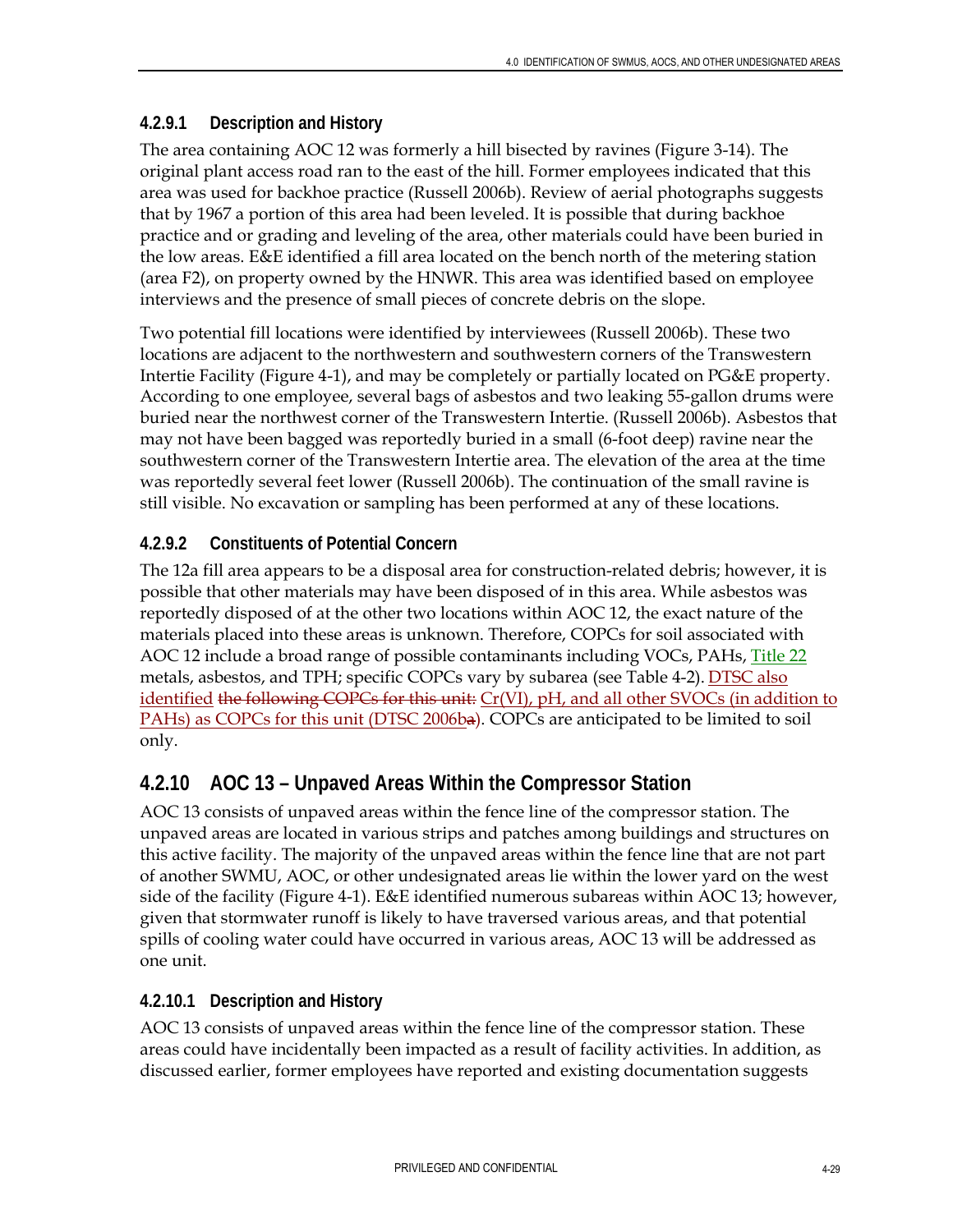the Oil-Water Separator System (OWSS). AOC 20 does not include the miscellaneous floor drains in areas such as lavatories that drain to one of the three septic systems on the station.

### **4.2.17.1 Description and History**

Several of the industrial buildings within the compressor station are equipped with floor drains that capture liquids released to the floor of the building, and convey the liquid to the OWSS. In addition, other industrial facilities, such as the steam cleaning area and the main jacket water surge tanks, are equipped with drains that capture overflow and spills. A pipe trench - that extends from just north of the steam cleaning area to the east side of the compressor building - also drains to the OWSS and has been included in this AOC. Collectively, these drains are referred to as industrial floor drains to distinguish their use and intent from the storm drains that are also present at the facility. As shown in Figure 4-3, industrial floor drains are found in the following buildings and facilities: Compressor Building, Auxiliary Building, Jacket Cooing Water Pumps, Oil Storage Tank Area, Steam Rack (steam cleaning area), and Fire Water Pump Building (Former Water Softener Building).

Pipelines that are connected to the OWSS were historically made primarily of vitrified clay. Currently, the system contains a variety of pipe materials including reinforced fiberglass, PVC, cast iron, and Acrylonitrile-Butadiene-Styrene (ABS). The aboveground lines (shown on Figure 4-3) are all welded carbon steel pipe (PG&E 1991c). No sampling of the industrial floor drains has been conducted. Many of the pipes leading from the industrial floor drains to the OWSS are located under building floors and machinery, and/or are buried below ground and largely inaccessible. Floor drains located within buildings are not considered a likely source of releases because these drains are contained within the building floor (above the foundation) and are contained in the concrete between the finished floor and the foundation.

The liquids potentially discharged to the industrial floor drains would consist primarily of liquids present within the industrial buildings and facilities. Liquids used in the operations in the industrial buildings included lubricating oil, oily water from the steam cleaning area and compressor and generator engine steam cleaning, jacket cooling water, and lubricating oil cooling water. The other two sources of liquids consist of the rainwater that collected in the pipe trench and hose-down water used when the pipe trench was cleaned. Drainage from the various cooling water systems would have contained chromium compounds and, later, molybdenum. No records exist of any specific releases to the industrial floor drains; however, both are expected to have captured incidental drips and spills during plant operations, as well as occasional washing liquid from floor cleaning within the buildings.

### **4.2.17.2 Constituents of Potential Concern**

Based on the operations history, COPCs associated with AOC 20 include Cr(T), copper, mercury, lead, molybdenum, nickel, zinc, Cr(VI), TPH, and PAHs. COPCs are anticipated to be limited to soil. DTSC also identified all other Title 22 metals and VOCs as COPCs for this unit (DTSC 2007f).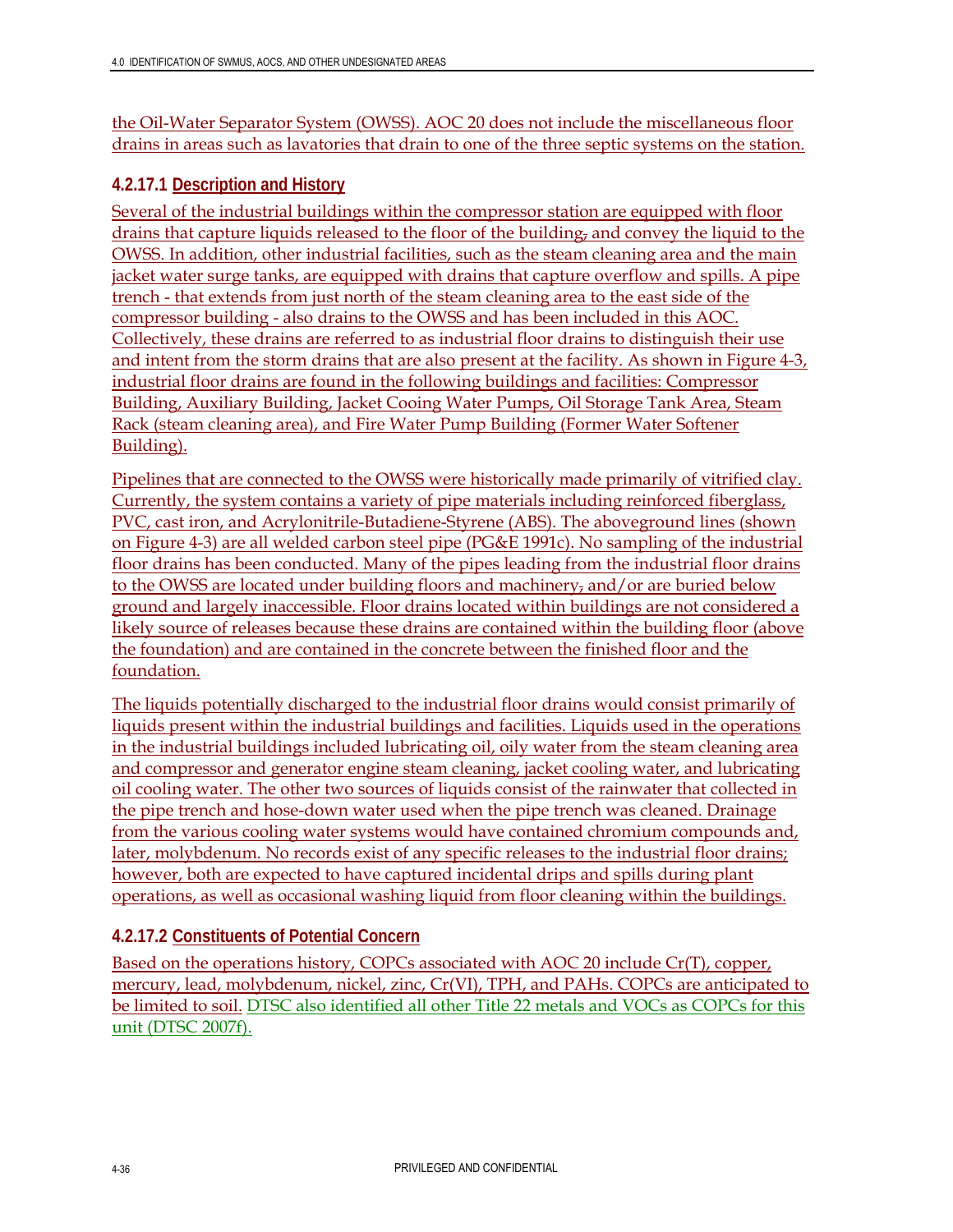#### **TABLE 4-2**

Summary of Other AOCs<sup>(a)</sup>

*RCRA Facility Investigation/Remedial Investigation (Volume 1), PG&E Topock Compressor Station, Needles, California* 

| <b>Designation</b> | <b>Identification</b>             |             | <b>Subareas</b> | <b>Subarea</b><br>Designation<br>in this RFI <sup>(b)</sup> | <b>Description</b>                                                                                                                                                                                                                                                                                                                    | <b>Constituents of Potential</b><br>Concern <sup>(c)</sup>                                                   |
|--------------------|-----------------------------------|-------------|-----------------|-------------------------------------------------------------|---------------------------------------------------------------------------------------------------------------------------------------------------------------------------------------------------------------------------------------------------------------------------------------------------------------------------------------|--------------------------------------------------------------------------------------------------------------|
|                    |                                   |             |                 |                                                             | between the JCW pumps and the jacket cooling water<br>tanks/former hot well.                                                                                                                                                                                                                                                          |                                                                                                              |
| <b>AOC 20</b>      | <b>Industrial Floor</b><br>Drains | <b>None</b> | <b>None</b>     |                                                             | Industrial floor drains and associated pipelines leading to the<br>OWSS. Floor drains and overflow drains are located in the<br>Compressor Building, Auxiliary Building, Jacket Cooling Water<br>Pumps, Oil Storage Tank Area, Steam Rack (steam cleaning<br>area), and Fire Water Pump Building (Former Water Softener<br>Building). | Cr(T), copper, mercury, lead,<br>molybdenum, nickel, zinc<br>Title 22 metals, Cr(VI), TPH,<br>VOCs, and PAHs |

#### Notes:

(a) Considered AOCs by DTSC in letters to PG&E dated January 4, 2006 and July 13, 2006.<br>(b) Subarea designation is shown on Figure 4-1.<br>(c) COPCs developed in this RFI. COPCs are limited to soil; there are no COPCs for gro (DTSC 2006b, 2007f). These additional COPCs are described in the discussion of each SWMU, AOC or unit.

Sources: *Work Plan for Additional Soils Sampling* (E&E 2000b).

*Draft RCRA Facility Investigation Report* (E&E 2004).